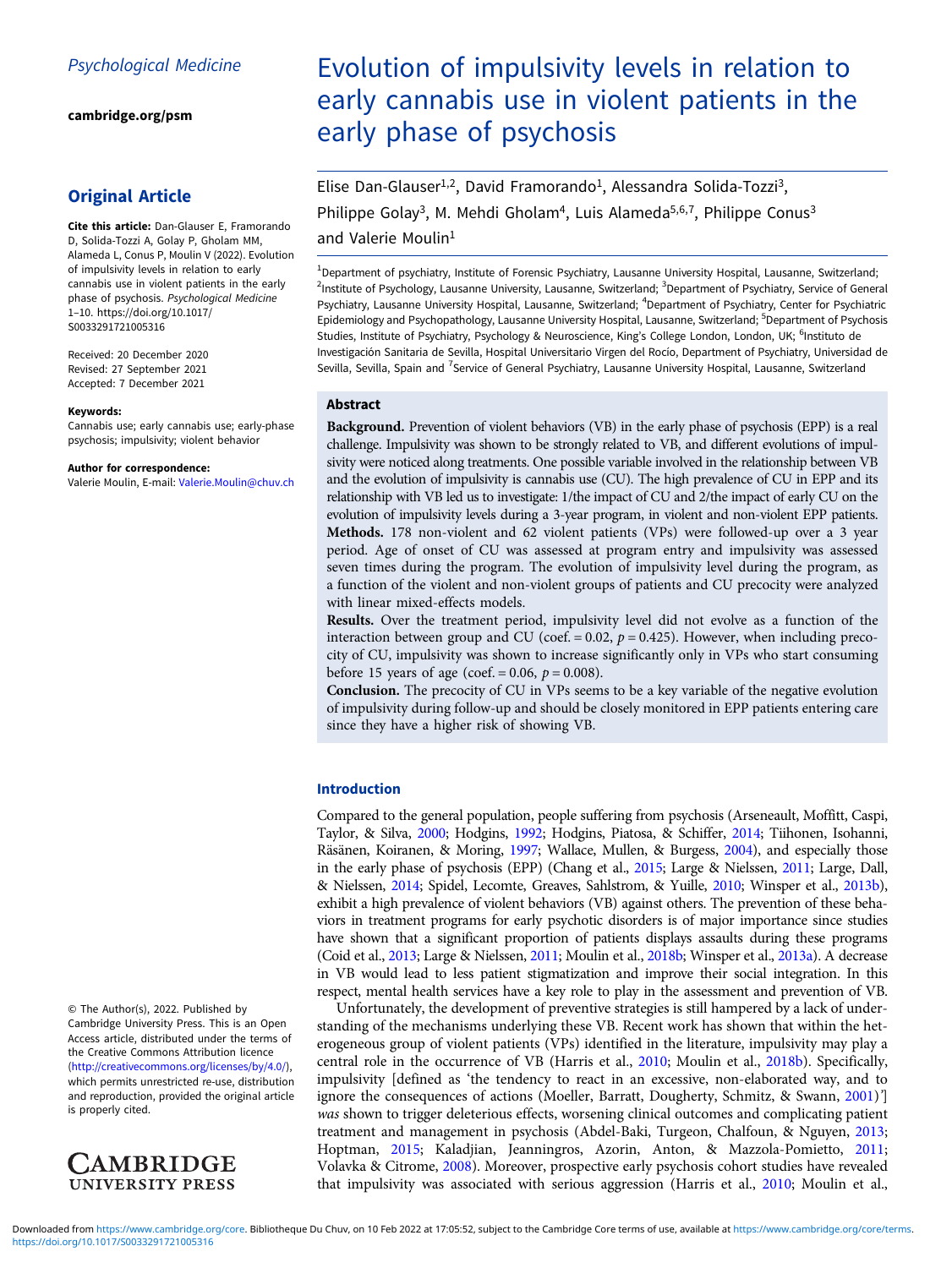[2018b\)](#page-8-0) and a meta-analysis and a meta-regression analysis of psychopathological risk factors of VB in psychosis (EPP or chronic patients) have shown that high impulsivity was an important variable when considering VB (Rund, [2018;](#page-8-0) Witt, Van Dorn, & Fazel, [2013\)](#page-9-0). Even more relevant, a recent analysis of impulsivity levels, over a 3-year treatment period, in two groups of patients (violent and non-violent) has shown a differential evolution of impulsivity according to the groups (Moulin et al., [2018b\)](#page-8-0). This point deserves further investigation, as the varying evolutions of impulsivity levels in some patients could be indicative of the presence of particular risk factors for the recurrence of VB during treatment.

Interestingly, various authors suggest that the relationship between impulsivity and VB may be mediated by substance use disorder (Bjørkly, [2013;](#page-7-0) Ouzir, [2013;](#page-8-0) Ramírez & Andreu, [2006](#page-8-0); Volavka & Citrome, [2008\)](#page-8-0). The literature also suggests that these two variables are related to each other, and that they feed themselves. Particularly, it was suggested that repeated cannabis use (CU) may increase impulsivity (Chanut, [2013](#page-7-0); Gonzalez et al., [2012;](#page-7-0) Le Moal & Koob, [2007;](#page-8-0) Tiihonen & Swartz, [2000](#page-8-0)) and that, conversely, impulsivity may play a key role in the development and maintenance of drug dependence, including cannabis (Allen, Moeller, Rhoades, & Cherek, [1998;](#page-7-0) Chanut, [2013](#page-7-0); Green et al., [2004;](#page-7-0) Gut-Fayand et al., [2001](#page-7-0); Ouzir, [2013](#page-8-0); Swartz et al., [1998](#page-8-0)). Further, CU has been reported to be highly prevalent among young people with psychosis (Koskinen, Löhönen, Koponen, Isohanni, & Miettunen, [2009](#page-7-0); Schoeler et al., [2016a](#page-8-0)) and high rates of CU are highlighted in EPP (29–38%) (Harris et al., [2010;](#page-7-0) Hodgins et al., [2011;](#page-7-0) Moulin et al., [2018a;](#page-8-0) Rolin et al., [2018\)](#page-8-0), particularly in VPs (range between 44% and 64% (Harris et al., [2010](#page-7-0); Hodgins et al., [2011;](#page-7-0) Moulin et al., [2018a](#page-8-0); Rolin et al., [2018\)](#page-8-0)). Besides, in EPP, CU has been shown to be a risk factor for serious violence (Dellazizzo et al., [2019](#page-7-0); Moulin et al., [2018a;](#page-8-0) Rolin et al., [2018](#page-8-0)), even at a low dose (Harris et al., [2010](#page-7-0)). It was also suggested that VB could be potentiated by the precocity of CU (Rioux et al., [2018\)](#page-8-0). Research has also shown that precocity of use increased the risk of substance used disorders in later life, but, more importantly, that the precocity of use before the age of 15, was also related to delinquency, may predispose to VB (Rioux et al., [2018;](#page-8-0) Schoeler et al., [2016b\)](#page-8-0) and was a risk factor of VB in EPP (Moulin et al., [2020\)](#page-8-0).

Considering that: 1/ impulsivity is an important factor in VB and could be the target of treatment programs, particularly as a decrease in impulsivity could lead to a decrease in VB; that 2/ we have observed different evolutions of impulsivity over the treatment period, showing that impulsivity did not decrease significantly in VPs (Moulin et al., [2018b](#page-8-0)), that 3/ CU could play an important role within the relationship between impulsivity and VB; and that 4/ precocity of CU may be a risk factor in the occurrence of VB, we decided to explore the links between the precocity of CU and the evolution of impulsivity levels in EPP patients. In order to characterize different patient profiles and identify the interaction between CU and violence in the evolution of impulsivity, we decided to observe separately VP and NVP during a three-year intervention program. Our hypothesis was as follows: the precocity of CU should significantly and differentially impact the evolution of impulsivity in VP and NVP groups during the program.

#### Methods

## Participants and procedure

The patients included in this study stem from a cohort of 265 patients treated in a specialized early psychosis program, at the

Department of Psychiatry at the University Hospital in Lausanne (Baumann et al., [2013;](#page-7-0) Conus & Bonsack, [2004](#page-7-0)). The entry criteria in the program were as follows: (i) to be aged between 18 and 35 years old; (ii) to reside in the catchment area; and (iii) to meet the threshold criteria for psychosis, as defined by the 'Psychosis threshold' subscale of the Comprehensive Assessment of At Risk Mental States Scale (Yung et al., [2005\)](#page-9-0). The exclusion criteria were (i) antipsychotic medication taken for more than a total of 6 months, (ii) psychosis related to intoxication or organic brain disease, or (iii) intelligence quotient below 70.

All the patients were followed up prospectively over 36 months. Of the 265 patients, 15 were excluded from the analyses because the violence was not directed against people (did not involve harm to people, e.g. theft, drug trafficking), and 10 further patients were excluded because VBs were committed only before the entry to the program, leaving 240 patients included in the present study. Patients were classified as (a) 'violent patients' (VPs), having committed physical aggression against people at least once; or (b) 'non-violent patients' (NVPs), having committed no violent action (see the Assessment of violent behavior section below for further details on the definition of VB).

Case managers (CMs) completed a specially designed questionnaire for all patients. This questionnaire assessed demographic characteristics, medical history, history of VB, penal status, past treatment in forensic psychiatry, exposure to life events, as well as symptoms and functioning. The questionnaire has been filled with the information gathered from patients and their family over the first weeks of treatment and was updated during follow-up if new information emerged.

Follow-up assessments were conducted after 2, 6, 12, 18, 24, 30 and 36 months of treatment. They explored various aspects of treatment and co-morbidities, as well as the evolution of psychopathology and functional level. They were conducted by psychologists trained in the assessment of psychopathology and by CMs for descriptive measures. Psychopathology was assessed with The Positive and Negative Syndrome Scale (PANSS) (Kay, Flszbein, & Opfer, [1987](#page-7-0)) with good inter-rater reliability between psychologists.

The local Research and Ethics Committee granted access to the clinical data for research purposes (CER-VD; protocol #2020-00272).

#### **Measures**

#### Diagnostic assessment

The diagnosis was the result of an expert consensus (between a psychiatrist and a psychologist) and was based on (1) the diagnosis reported by treating psychiatrists in all medical documents and at the end of any hospitalization, and (2) the longitudinal assessment by clinical CMs (Alameda et al., [2015](#page-7-0)). In this study, the main diagnosis according to the DSM-IV (Association, [1994](#page-7-0)) was taken into account for each patient. All the diagnoses were then subdivided into five classes.

## Assessment of violent behavior

VB was defined as 'serious violence' (Large & Nielssen, [2011](#page-8-0)), which includes physical injury, sexual assault, and any use of a weapon against another person. Episodes of VB were identified: (1) by CMs, based on a validated questionnaire (Winsper et al., [2013a\)](#page-8-0) allowing the recording of any violent offense and behavior during the clinical interactions occurring between them and the patients over the entire 36 month treatment period (averaging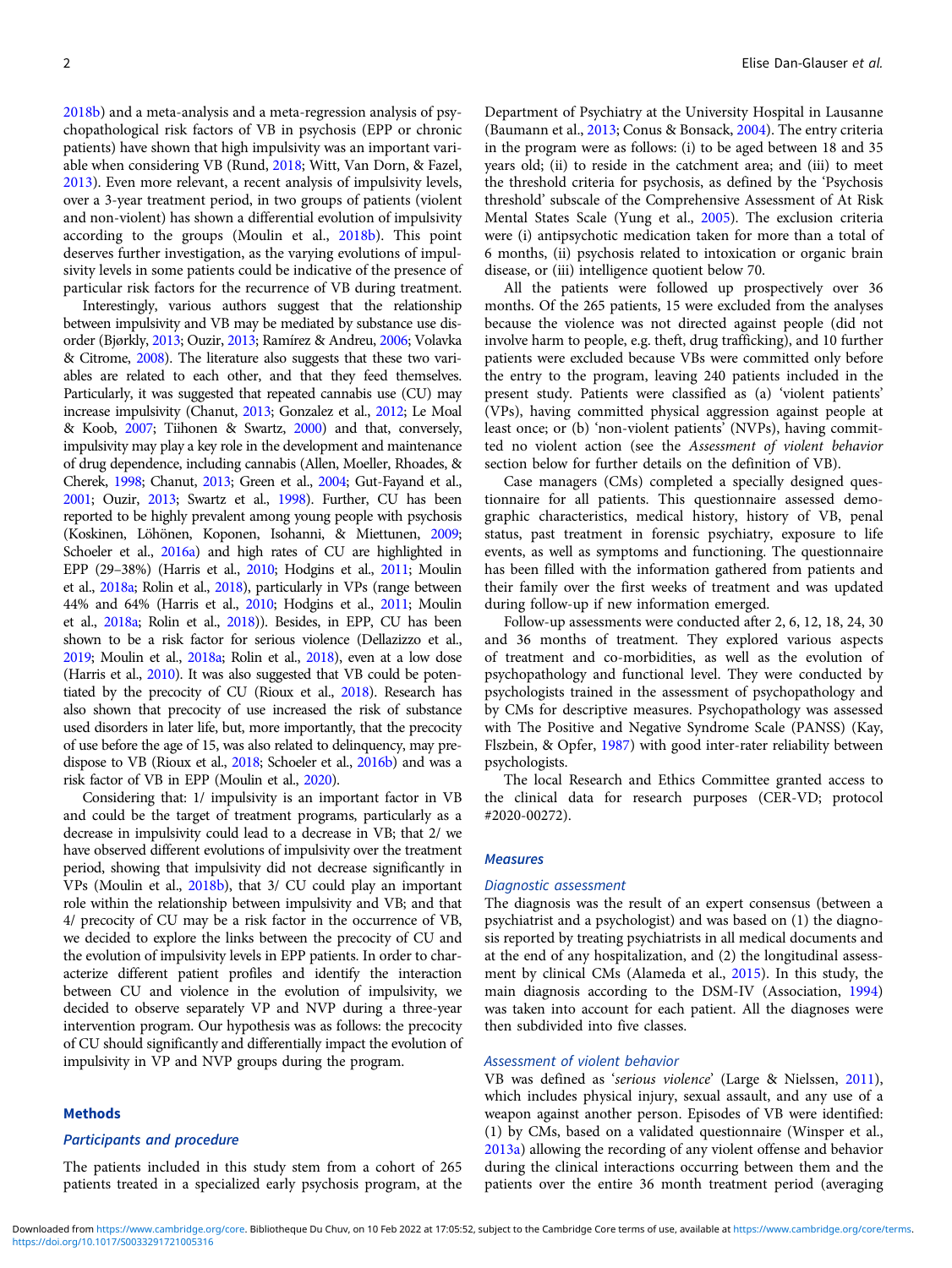100 contacts per patient); (2) by additional information provided by parents, significant others, and the forensic psychiatric services; and (3) based on the Staff Observation Aggression Scale [SOAS-R scale (Nijman et al., [1999](#page-8-0))], which lists all critical events related to a VB during hospitalizations (VB during treatment).

#### Assessment of impulsivity

Impulsivity was assessed by combining the scores of 2 PANSS items ('poor impulse control' and 'difficulty in delaying gratification', on a seven-point scale), which corresponds to the definition of impulsivity proposed above (Moeller et al., [2001\)](#page-8-0). Impulsivity was evaluated at program entry and at each assessment time point.

## Assessment of substance use and its precocity

The age of onset of substance use was evaluated using the DSM-IV substance use history (Association, [1994](#page-7-0)). According to the literature, we have classified as 'early cannabis users', patients who have started CU before or until the age of 15; and as 'late cannabis users', patients who started after the age of 15. Current substance use was assessed by CMs upon patient entry to the program, based on the Case Manager Rating Scale (CMRS) (Drake et al., [1990\)](#page-7-0). The CMRS rates the intensity of substance use (alcohol and CU) on a scale from 1 to 5 (1 being the absence of substance use and 5 being very severe substance use). The severity of substance use was assessed by its duration, and its effects on personal, psychological, professional and social functioning. The assessment was based on self-reports, interviews, behavioral observations, and collateral reports (family, group home, day center, community, etc.) (Drake et al., [1990\)](#page-7-0). Consumption was coded by CMs at the time of entry to the program and at each time point of the follow-up.

## Statistical analysis

Differences between groups in terms of demographic data were assessed with chi-square and Student t tests. To answer our research question we first assessed to what extent impulsivity level at the entry into the program was different between VP and NVP, whether these patients were users or not. To do this, we conducted a two-way ANCOVA with two factors, Patient Group (VP  $\nu$ . NVP) and use (users  $\nu$ . Non- users), while controlling for the level of alcohol consumption at the entry into the program. We also further examined with the same method what were the differences in the level of impulsivity between early and late consumers, in relationship to the group (VP  $\nu$ . NVP).

To assess the evolution of impulsivity during the program and analyze the relationship between Group and CU, we compared the VP and NVP and the presence or absence of CU on impulsivity with a linear mixed-effects model, which included a random intercept for each individual. Time was included as a covariate to assess the evolution, with observations at 2, 6, 12, 18, 24, 30 and 36 months from the entry into the program. We used restricted maximum likelihood estimation (Pinheiro, Bates, DebRoy, Sarkar, & Team, [2007](#page-8-0)) to assess the effect CU on impulsivity levels of patients in the two groups of patients (VP  $\nu$ . NVP). Due to the longitudinal nature of the study, all models were adjusted for the inter-correlation among observations corresponding to the same individuals by using a random intercept for individual level. The model fit seemed to be satisfactory and using the penalized quasi-likelihood method we observed similar results. The same analysis was conducted to assess the effect of early CU on impulsivity. For the later analysis, only cannabis

users have been taken into account, observing the evolution of impulsivity across time as a function of two factors: the Patient Group (VP v. NVP) and the Precocity of Use [(Before and until 15 years of age = Early v. After 15 years of age = Late (without age limit)]. In order to control for potential confounding factor, the level of alcohol use at baseline was adjusted in all models.

#### Results

#### Characteristics of the violent and non-violent groups

Comparing VPs and NVPs showed that VPs were more likely to be men ( $p = 0.001$ ), to have a lower level of education ( $p =$ 0.003) and no professional activity ( $p = 0.037$ ); VPs were younger (mean age 22.7 years) than NVP (mean age 24.3 years) at the time of admission to the program ( $p = 0.015$ ). The distribution of marital status was equivalent in both groups  $(p = 0.998)$ .

In our sample [as we have shown in a previous study (Moulin et al., [2020\)](#page-8-0)], the number of patients using cannabis or alcohol at program entry was higher in the VP group (72.41% for alcohol, 63.79% for cannabis) than in the NVP group (69.05% for alcohol and 34.14% for cannabis). Moreover, in the VP group, the average age of the onset of CU was 15.29 years (v. 15.93 years in the NVP group,  $p =$ 0.005), and the average age of the onset of alcohol use was 15.12 years (v. 16.97 years in the NVP group,  $p = 0.016$ ). Details of the sample are shown in [Table 1.](#page-3-0)

Regarding the level of use, VPs had a higher level of cannabis consumption at baseline (average = 2.24), as compared to NVPs  $(average = 1.55).$ 

## Impulsivity level at program entry and as function of the group and the precocity of CU

As indicated in another publication regarding this cohort (Moulin et al., [2018b](#page-8-0)), VPs also showed an impulsivity level at baseline that was significantly higher (3.48) than that observed in non-violent patients (average = 2.64, see [Table 2\)](#page-4-0).

There was also a significant interaction between current CU (user  $v$ . non-user) and the group belonging (VPs  $v$ . NVPs),  $F_{(1183)} = 12.88$ ,  $p = 0.006$ . Contrasts for this effect have shown that VPs who are current cannabis users have significantly higher levels of impulsivity (average level: 4.17) than any of the other group, i.e., the NVPs and VP that are not users (2.67 on average,  $p = 0.014$  by Bonferroni posthoc tests).

There was no significant difference in impulsivity at baseline between early and late cannabis users  $F_{(1,25)} = 0.64$ ,  $p = 0.430$ , and, there was no significant interaction between early use and the patient groups,  $F_{(1,25)} = 0.01$ ,  $p = 0.924$ .

## Evolution of Impulsivity during treatment as function of the group and CU at baseline

Linear Mixed Effect model representing the evolution of Impulsivity level across the 3 years of treatment as a function of the group (VPs  $v$ . NVPs) and use (no use  $v$ . use) have shown no significant interaction between group, use and time in the Impulsivity level  $[coef = 0.02, 95\% CI$  (-0.02 to 0.05],  $p = 0.425$ ) [\(Table 3\)](#page-5-0).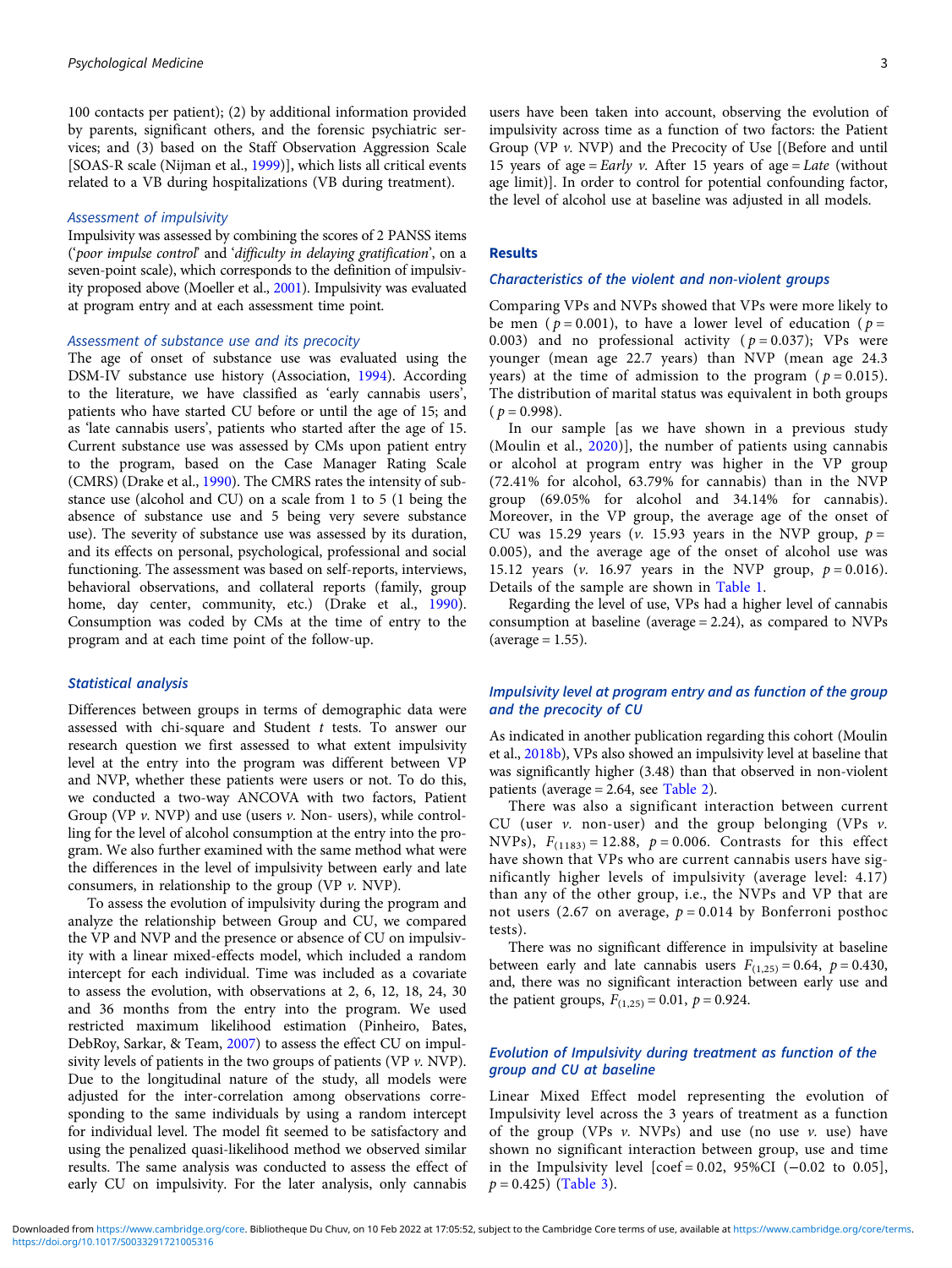<span id="page-3-0"></span>Table 1. Descriptive characteristics of the study sample according to violent and non-violent patients

|                                                                                 | Total sample | Violent and non-violent groups |                                  |           |
|---------------------------------------------------------------------------------|--------------|--------------------------------|----------------------------------|-----------|
| Descriptive characteristics                                                     | $N = 240$    | violent patients ( $N = 62$ )  | Non-violent patients $(N = 178)$ | $p$ value |
| Gender (male), $\frac{6}{n}$                                                    | 67.5 (162)   | 87 (54)                        | 60.7 (108)                       | 0.001     |
| Age at the entry in the program, M(s.p.)                                        | 23.91 (0.31) | 22.68 (0.56)                   | 24.34 (0.37)                     | 0.0154    |
| Civil status : single, $\mathcal{P}_0(n)$                                       | 85.17 (201)  | 85.25 (52)                     | 85.14 (149)                      |           |
| Civil status: married, %(n)                                                     | 8.47(20)     | 8.2(5)                         | 8.57(15)                         |           |
| Civil status: divorced, %(n)                                                    | 2.97(7)      | 3.28(2)                        | 2.86(5)                          | 0.9981    |
| Number of years at school, M(s.D.)                                              | 9.73(0.19)   | 8.79 (0.34)                    | 10.04 (0.22)                     | 0.0030    |
| Student, %(n)                                                                   | 20(48)       | 11.29(7)                       | 23.03(41)                        |           |
| Professional activity, %(n)                                                     | 14.17 (34)   | 9.68(6)                        | 15.73 (28)                       |           |
| No professional activity, $\frac{96(n)}{n}$                                     | 65.83 (158)  | 79.03 (49)                     | 61.24 (109)                      | 0.0374    |
| Previous violence, %(n)                                                         | 10.19(21)    | 35.71 (20)                     | 0.67(1)                          | 0         |
| School maladjustement, %(n)                                                     | 31.67 (76)   | 41.94 (26)                     | 28.09 (50)                       | 0.0629    |
| Duration of untreated psychosis, M(s.D.)                                        | 1.3(0.14)    | 1.04(0.22)                     | 1.39(0.18)                       | 0.2166    |
| Diagnosis                                                                       |              |                                |                                  |           |
| Schizophrenia, %(n)                                                             | 58.33 (140)  | 56.74 (101)                    | 62.9(39)                         |           |
| Schizophreniform/brief, %(n)                                                    | 9.58(23)     | 11.24 (20)                     | 4.84(3)                          |           |
| Schizoaffective disorder, %(n)                                                  | 9.58(23)     | 7.87(14)                       | 14.52 (9)                        |           |
| Major depression with psychotic features, $\frac{\partial \phi(n)}{\partial x}$ | 4.58(11)     | 5.06(9)                        | 3.23(2)                          |           |
| Bipolar disorder, %(n)                                                          | 6.67(16)     | 6.74(12)                       | 6.45(4)                          |           |
| Others, $\frac{6(n)}{n}$                                                        | 11.25 (27)   | 12.36 (22)                     | 8.06(5)                          | 0.3600    |
| Substance use at program entry                                                  |              |                                |                                  |           |
| Alcohol, $\frac{1}{2}$ (n)                                                      | 69.91 (158)  | 72.41 (42)                     | 69.05 (116)                      | 0.7521    |
| Cannabis, %(n)                                                                  | 43.3 (97)    | 63.79 (37)                     | 36.14 (60)                       | $0.0001$  |
| Age of onset of substance use                                                   |              |                                |                                  |           |
| Alcohol, M(s.p.)                                                                | 15.73 (0.17) | 15.12 (0.26)                   | 15.93 (0.21)                     | 0.0162    |
| Cannabis, M(s.p.)                                                               | 16.47 (0.29) | 15.29 (0.45)                   | 16.97 (0.35)                     | 0.0052    |

The P values in bold are significant.

## Evolution of Impulsivity during treatment as function of the group and the precocity of CU

Linear Mixed Effect model analyzing the evolution of Impulsivity level across the treatment as a function of the group (VPs  $v$ . NVPs) and precocity of use (before 15 years  $v$ . after) have shown that precocity of use in VP was linked to the level of impulsivity across time  $[{\rm coef} = 0.06, 95\% {\rm CI} (-0.01$ to  $-0.12$ )  $p = 0.008$ ]. Based on the final model, NVPs and VPs with late CU behave similarly, with no or slight decrease (not significant) in impulsivity levels across the treatment. The VP group with early CU (before or at 15 years of age), displayed a significant increase in impulsivity level during the follow-up, ranging from 3.8 at 2 months to an average of 6 at 36 months (see [Table 3](#page-5-0) and [Fig. 1](#page-5-0)).

In order to verify that the increase in impulsivity levels was not linked to a difference in CU between groups, we have compared the consumption trajectories of the groups over the time of the follow-up. There were no significant differences between the trajectories (early v. late and VPs v. NVPs):  $F_{(6, 114)} = 1.29$ ,  $p = 0.270$ .

## **Discussion**

The purpose of this study was to analyze the relationship between CU, its precocity, and the variation of impulsivity levels during the treatment program, in violent and non-violent groups of patients. Our results showed that: (1) VPs who are cannabis users at program entry had significantly higher levels of impulsivity than the other groups studied, and that (2) there was a significant increase of impulsivity in the VP group whose patients are early cannabis users, whereas for the three other groups (i.e. the VPs who start CU after 15 years of age, the NVPs early user, i.e. before 15 years of age, and the NVPs who do not use cannabis), the impulsivity levels remained stable during the program. These results were significant even when data were controlled for the effect of alcohol use.

Various hypotheses could contribute to explain the involvement of early CU in the increase of impulsivity level during the treatment period. In the general population, impulsivity has already been associated to substance use, both in its early onset (Rioux et al., [2018\)](#page-8-0) and in its maintenance (Vergés, Littlefield, Arriaza, & Alvarado, [2019](#page-8-0)). A recent review (Alford, O'Rourke,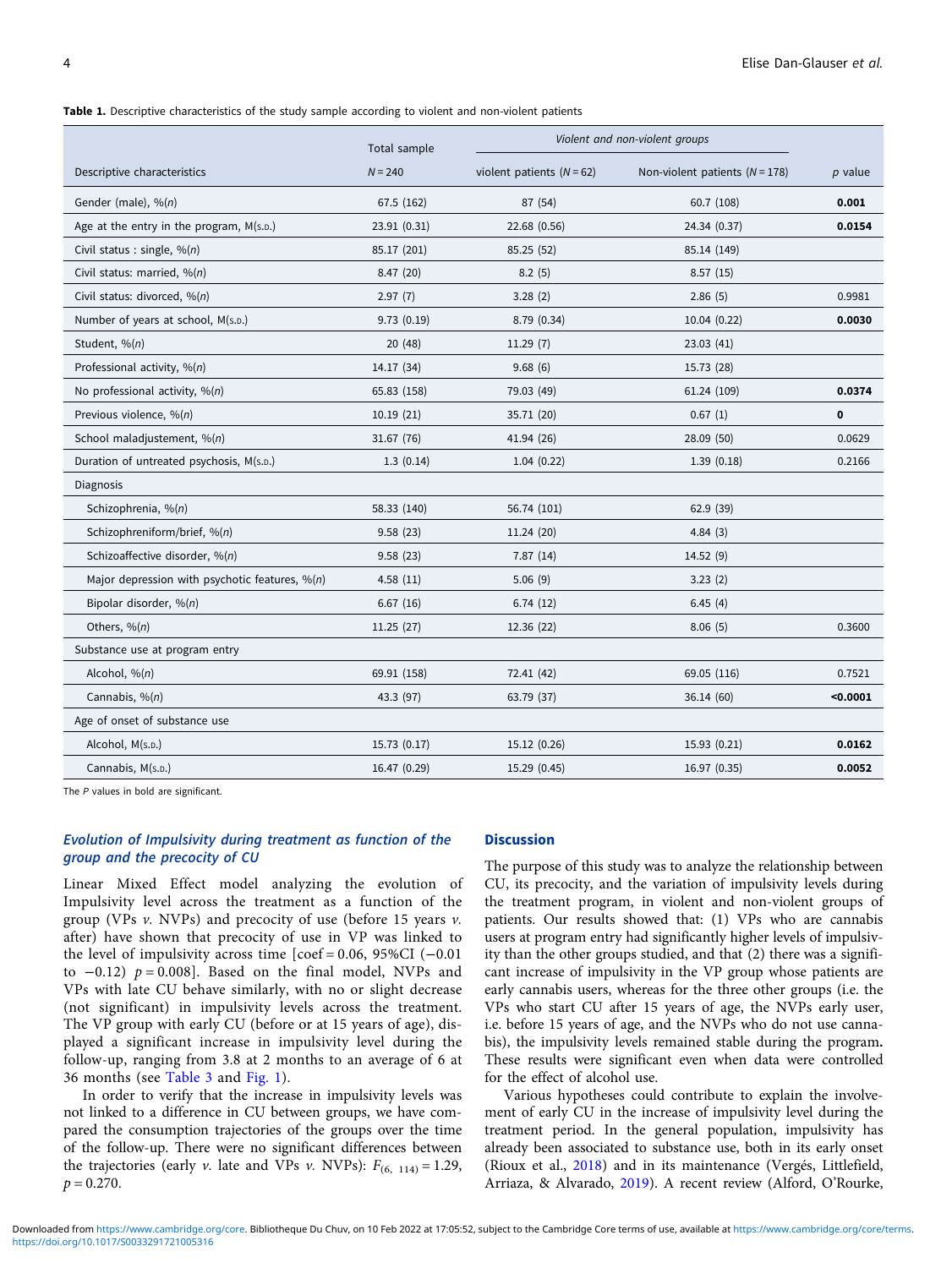<span id="page-4-0"></span>Table 2. Evolution of substance use and impulsivity

| Variable              |                            | Total sample $(N = 240)$ | Non-violent patients ( $N = 178$ ) | Violent patients ( $N = 62$ ) |
|-----------------------|----------------------------|--------------------------|------------------------------------|-------------------------------|
| Level of alcohol use  | Baseline [mean/5 (s.E.M.)] | 1.81(0.05)               | 1.78 (0.06)                        | 1.88(0.11)                    |
|                       | At 2 months                | 1.60(0.05)               | 1.55(0.06)                         | 1.74(0.11)                    |
|                       | At 6 months                | 1.66(0.05)               | 1.61(0.05)                         | 1.79(0.13)                    |
|                       | At 12 months               | 1.65(0.05)               | 1.59(0.05)                         | 1.79(0.10)                    |
|                       | At 18 months               | 1.62(0.04)               | 1.61(0.05)                         | 1.64(0.09)                    |
|                       | At 24 months               | 1.72(0.05)               | 1.67(0.06)                         | 1.89(0.13)                    |
|                       | At 30 months               | 1.69(0.05)               | 1.71(0.05)                         | 1.62(0.12)                    |
|                       | At 36 months               | 1.64(0.05)               | 1.6(0.05)                          | 1.76(0.12)                    |
| Level of cannabis use | Baseline [mean/5 (s.E.M.)] | 1.73(0.07)               | 1.55(0.07)                         | 2.24(0.15)                    |
|                       | At 2 months                | 1.62(0.07)               | 1.49(0.07)                         | 1.97(0.14)                    |
|                       | At 6 months                | 1.49(0.07)               | 1.37(0.06)                         | 1.81(0.12)                    |
|                       | At 12 months               | 1.52(0.06)               | 1.37(0.06)                         | 1.95(0.14)                    |
|                       | At 18 months               | 1.42(0.05)               | 1.31(0.05)                         | 1.74(0.11)                    |
|                       | At 24 months               | 1.54(0.07)               | 1.40(0.07)                         | 1.93(0.15)                    |
|                       | At 30 months               | 1.46(0.06)               | 1.35(0.06)                         | 1.79(0.16)                    |
|                       | At 36 months               | 1.42(0.06)               | 1.24(0.05)                         | 1.93(0.17)                    |
| Level of impulsivity  | Baseline [sum (s.E.M.)]    | 2.83(0.10)               | 2.64(0.10)                         | 3.48(0.25)                    |
|                       | At 2 months                | 2.79(0.13)               | 2.57(0.13)                         | 3.50(0.30)                    |
|                       | At 6 months                | 2.46(0.09)               | 2.38(0.09)                         | 2.84(0.24)                    |
|                       | At 12 months               | 2.57(0.11)               | 2.35(0.09)                         | 3.65(0.39)                    |
|                       | At 18 months               | 2.63(0.12)               | 2.39(0.09)                         | 3.71(0.44)                    |
|                       | At 24 months               | 2.70(0.12)               | 2.51(0.10)                         | 3.60(0.46)                    |
|                       | At 30 months               | 2.74(0.14)               | 2.44(0.11)                         | 3.95(0.52)                    |
|                       | At 36 months               | 2.47(0.11)               | 2.29(0.08)                         | 3.17(0.44)                    |

Doyle, & Todd, [2020\)](#page-7-0) on impulsivity in the forensic population has shown for example, that the most robust factor associated with impulsivity was substance use, and it has been suggested that impulsivity could be simultaneously a determinant and a consequence of substance use (De Wit, [2009\)](#page-7-0). In psychosis, it is unclear whether it is the pre-existing impulsivity trait that drives the consumption or whether it is the latter that increases impulsivity (Dervaux et al., [2010;](#page-7-0) Liraud & Verdoux, [2000;](#page-8-0) Ouzir, [2013\)](#page-8-0). Various authors have shown that cannabis-user patients were more impulsive (more lack of control and difficulties in planning (Abdel-Baki et al., [2013](#page-6-0); Dervaux et al., [2001](#page-7-0); Dervaux et al., [2010](#page-7-0))) than those who did not use. It was also suggested that CU may increase impulsivity (Chanut, [2013](#page-7-0); Le Moal & Koob, [2007](#page-8-0); Tiihonen & Swartz, [2000](#page-8-0)). Thus, the increase in impulsivity observed over the course of treatment could be linked to the self-feed between impulsivity and early CU.

A further hypothesis would be that early CU could have a stronger impact on the brain structures involved in impulsivity, as compared to later CU. Neurobiological research has found that CU during adolescence, which is a critical period for brain maturation (Paus et al., [1999\)](#page-8-0), induces structural changes (Battistella et al., [2014](#page-7-0); Churchwell, Lopez-Larson, & Yurgelun-Todd, [2010;](#page-7-0) Lopez-Larson et al., [2011;](#page-8-0) Wilson et al., [2000;](#page-8-0) Zalesky et al., [2012\)](#page-9-0). These changes could particularly apply to brain structures

involved in action control (Churchwell et al., [2010](#page-7-0); Gruber & Yurgelun-Todd, [2005](#page-7-0); Gruber, Dahlgren, Sagar, Gönenç, & Lukas, [2014](#page-7-0); Gruber, Silveri, Dahlgren, & Yurgelun-Todd, [2011](#page-7-0)). Specifically, Churchwell et al. (Churchwell et al. [2010](#page-7-0)) reported that CU onset is related to the cortical volume of the orbitofrontal cortex, which is known to play a major role in impulsivity (Matsuo et al., [2009](#page-8-0)). In addition, Gruber (Gruber et al., [2011](#page-7-0), [2014;](#page-7-0) Gruber & Yurgelun-Todd, [2005](#page-7-0)) has found a link between early-onset CU and differential brain activity during an inhibition task, as well as a stronger association between white matter integrity in the frontal areas and impulsivity scores. This result was found in early cannabis users (before the age of 16), compared to those exposed later. It is therefore likely that patients with early CU would be more prone to brain alterations in areas that are essential for action control, thus contributing to increased impulsivity levels. One last neurobiological hypothesis would be a combined effect of early CU on brain structure involved in impulsivity and progressive brain changes associated with the psychosis condition, both of which may impact impulsivity level (Hodgins et al., [2014](#page-7-0)).

However, these first explanations do not take into account that these results were not observed in patients who were early cannabis users and non-violent. Indeed, our results showed a specific increase of impulsivity in the violent-patients group who are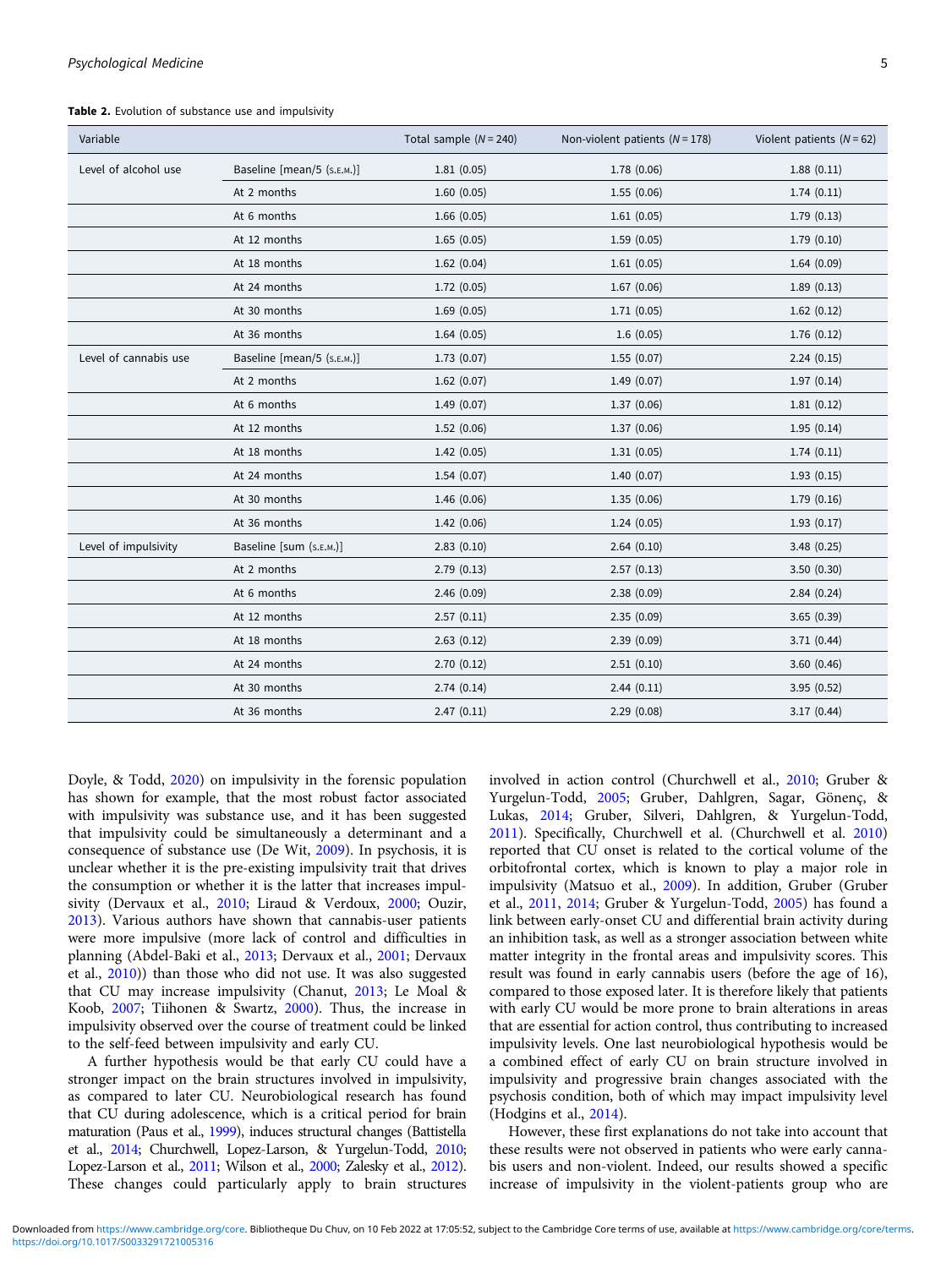<span id="page-5-0"></span>Table 3. Evolution of impulsivity over treatment as a function of the groups, cannabis use, and precocity of cannabis use

|                                                | Model 1          |                   |         |                  | Model 2            |         |  |
|------------------------------------------------|------------------|-------------------|---------|------------------|--------------------|---------|--|
| <b>Predictors</b>                              | <b>Estimates</b> | CI                | p       | <b>Estimates</b> | CI                 | р       |  |
| (Intercept)                                    | 2.60             | $2.33 - 2.86$     | $0.001$ | 2.84             | $2.32 - 3.36$      | $0.001$ |  |
| Violent                                        | 0.29             | $-0.22$ to $0.80$ | 0.256   | 0.63             | $-0.05$ to 1.32    | 0.071   |  |
| Cannabis use                                   | $-0.07$          | $-0.64$ to $0.51$ | 0.811   |                  |                    |         |  |
| Time                                           | $-0.00$          | $-0.01$ to $0.00$ | 0.342   | 0.00             | $-0.02$ to 0.02    | 0.882   |  |
| Alcohol use                                    | $-0.11$          | $-0.37$ to 0.15   | 0.413   | $-0.14$          | $-0.40$ to $0.12$  | 0.297   |  |
| Violent × Cannabis use.                        | 0.79             | $-0.15$ to 1.72   | 0.101   |                  |                    |         |  |
| Violent × Time                                 | 0.01             | $-0.01$ to 0.03   | 0.181   | 0.04             | $0.01 - 0.07$      | 0.006   |  |
| Cannabis use. × Time                           | 0.01             | $-0.02$ to 0.03   | 0.540   |                  |                    |         |  |
| Violent × cannabis use × Time                  | 0.02             | $-0.02$ to 0.05   | 0.425   |                  |                    |         |  |
| No can. cons.                                  |                  |                   |         | $-0.33$          | $-0.87$ to 0.21    | 0.226   |  |
| Age of can. cons.> 15                          |                  |                   |         | $-0.25$          | $-0.80$ to 0.31    | 0.376   |  |
| Violent × No can. cons.                        |                  |                   |         | $-0.47$          | $-1.44$ to 0.50    | 0.340   |  |
| Violent × Age of can. cons.> 15                |                  |                   |         | 0.46             | $-0.63$ to 1.55    | 0.407   |  |
| No can. cons.* Time                            |                  |                   |         | $-0.00$          | $-0.03$ to 0.02    | 0.792   |  |
| Age of can. cons. > $15 \times$ Time           |                  |                   |         | $-0.00$          | $-0.03$ to 0.02    | 0.761   |  |
| Violent × No can. cons. × Time                 |                  |                   |         | $-0.03$          | $-0.07$ to $0.01$  | 0.151   |  |
| Violent × Age of can. cons. > $15 \times$ Time |                  |                   |         | $-0.06$          | $-0.10$ to $-0.02$ | 0.008   |  |

Note: Model 1 includes evaluation of impulsivity along the 3 years of treatment (Time) as a function of the group (VP v. NVP) and cannabis use (Users v. Non Users at the time of entry into the program). Model 2 focuses on the Early v. Late consumers present in the VP or NVP groups to predict the evolution of impulsivity in Time. The P values in bold are significant.



Fig. 1. Evolution of Impulsivity during the 36 months of treatment as a function of the group and the precocity of cannabis use (Table-model 2).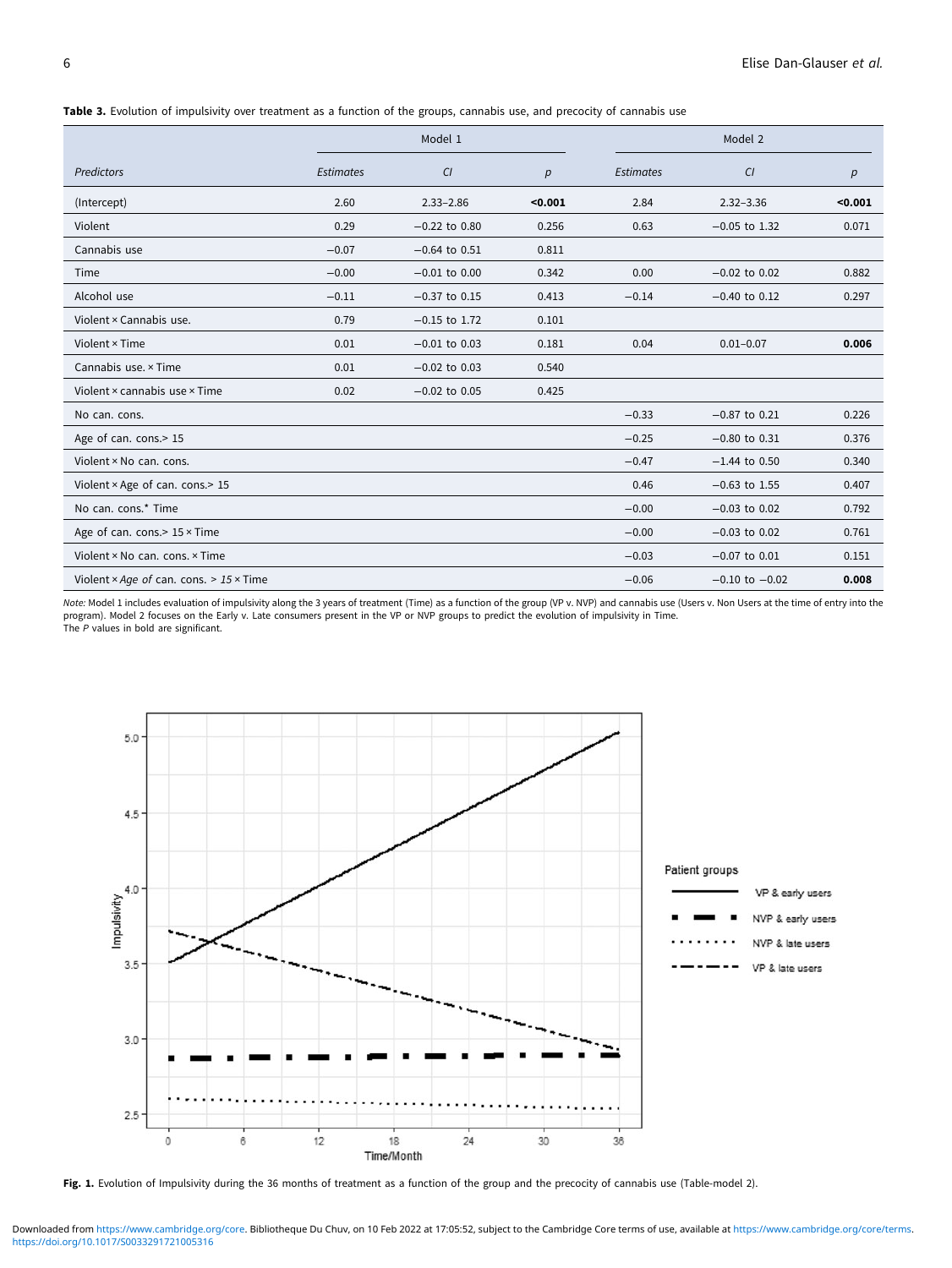<span id="page-6-0"></span>early cannabis users, suggesting some specific vulnerability in this subgroup. So, examining the features of the living environment and the developmental trajectories of the violent-patients early-user could lead to a better understanding of what contributes to increased impulsivity in this group. In the general population, various studies suggest the effects of social environment, particularly the association with deviant peers, to explain early CU and its links with impulsivity and delinquency. For example, Rioux et al. (Rioux et al. [2018](#page-8-0)), have shown that impulsivity, involvement with deviant peers, and delinquency at age 12 predicted early onset of CU between 13 and 17 years of age, and this early-onset predicted future violence. Hence, delinquency, impulsivity and CU seem to be strongly associated, and studies suggest a link between pre-existing impulsivity, CU, and delinquency that may be self-feeding.

In psychosis, research has shown a particular profile of VP, with a complex developmental trajectory, characterized by the presence of early conduct disorders associated with antisocial behavior, including CU, and, this, before the age of 15 (Hodgins et al., [2014](#page-7-0); Swanson et al., [2008](#page-8-0); Volavka & Citrome, [2011\)](#page-8-0). Early CU would be an integral part of these young's lives engaging in antisocial behavior (Dugré, Dellazizzo, Giguère, Potvin, & Dumais, [2017](#page-7-0)). In this patient profile, antisocial personality disorder was considered as an important condition involved in violence, which precedes and/or develops in parallel with psychotic disorders. The impulsivity observed in our study could be a manifestation of an antisocial personality disorder (Swanson et al., [2008;](#page-8-0) Volavka & Citrome, [2011\)](#page-8-0) that develops early and/or a manifestation of an impulsivity trait that may be present early. This impulsivity trait could feed or be fed by early CU in this VPs group.

Since the increase of impulsivity level is specifically observed during the treatment period, it could also result from the effect of antipsychotic treatments, in VPs who are early cannabis users, in connection with the presence of a pre-existing impulsivity trait. However, while some studies have indeed shown that the choice of antipsychotic treatment may be important in the modulation of impulsivity and violence (Abdel-Baki et al., 2013; Hoptman, [2015;](#page-7-0) Nanda et al., [2016](#page-8-0); Volavka & Citrome, [2008\)](#page-8-0) in patients, we did not find any work specifically on the assessment of the evolution of impulsivity over time in VPs, and moreover showing a treatment effect that would increase impulsivity over time. In addition, we have verified that there was no relationship between positive symptoms and impulsivity levels, nor between treatment adherence and these levels.

In a more general way, it is increasingly recognized that mental health services specialized in the early treatment of psychotic disorders have a key role to play in the assessment and prevention of VB (Hodgins et al., [2009](#page-7-0); Mullen, [2000](#page-8-0)). However, it seems that these specialized services are not yet adjusting their interventions, particularly regarding specific assessments and treatments for VP or for patients with delinquent history (Hodgins, [2017](#page-7-0); Hodgins et al., [2009](#page-7-0)). Previous recommendations included (a) the use of valid VB risk assessment tools (Hodgins, [2017\)](#page-7-0), which have shown their effectiveness in preventing VB in early psychosis services (Purcell et al., [2012;](#page-8-0) Purcell, Harrigan, Glozier, Amminger, & Yung, [2015\)](#page-8-0), and (b) specific treatments, which in addition to targeting psychotic disorders, would also target substance use, delinquency and associated factors (Hodgins & Klein, [2017;](#page-7-0) Quinn & Kolla, [2017](#page-8-0)). Our result should additionally encourage the rapid assessment of patients' impulsivity to closely monitor their level evolution over the course of the treatment, and particularly, the evolution of impulsivity in early cannabis users. This

#### Limitations

First, the number of patients in each group was unequal and rather small to guarantee an optimal statistical power. Second, impulsivity has been assessed with two items, taken from a non-specific assessment scale. Future studies would benefit from having a more detailed evaluation of impulsivity levels to disentangle which impulsivity sub-dimensions (if any) are particularly impacted in early cannabis consumers VPs. Second, one may argue that VBs could be considered as a manifestation of impulsivity. However, to ensure they could reliably be distinguished in this study, VBs were assessed by different sources of information. Notably, the caregivers reporting on VBs were different from those assessing impulsivity. Moreover, VBs were often reported by family or friends, which was not the case of impulsivity. Furthermore, not all incidents of VB had a strong impulsive component and most could hence be planned. Third, we did not evaluated whether patients were using various doses of cannabis, which types of cannabis they used (various proportions of Tetra HC, or cannabidiol), and over which time periods, which could have had an effect on impulsivity levels. Fourth, since the diagnostic procedure focused primarily on the psychotic dimensions, it did not provide reliable information regarding the presence of a comorbid personality disorder with psychotic disorders. Finally, we must indicate the absence of pre-registered analysis plan regarding this article, which could be a limit.

## Conclusion

Our study highlighted the particular evolution of impulsivity in early cannabis users VPs. To date, no study has evaluated the effectiveness of treatment on the evolution of impulsivity over time. Further work should deepen the evaluation of impulsivity, of its different forms, and its evolution over time during treatment, particularly in conjunction with possible alterations at the neurobiological level. Clinically, our findings encourage VB risk assessment and early intervention on factors such as CU and impulsivity, which are likely to be related to these behaviors. The precocity of CU can also act as a red flag or at least a point of attention for case managers and mental health professionals involved in the treatment.

Financial support. This work was supported by National Center of Competence in Research (NCCR) 'SYNAPSY - The Synaptic Bases of Mental Diseases'

Conflict of interest. No conflicts of interest to declare.

Ethical standards. The Research and Ethics Committee of the Faculty of Biology and Medicine of Lausanne University granted access to Treatment and Early Intervention in Psychosis Program clinical data for research purposes.

Data availability statement. The data that support the findings of this study are not openly available.

#### References

Abdel-Baki, A., Turgeon, N., Chalfoun, C., & Nguyen, A. (2013). Psychose et impulsivité: Un mauvais mariage. Psychiatrie et Violence, 12(1). doi: 10.7202/1025225ar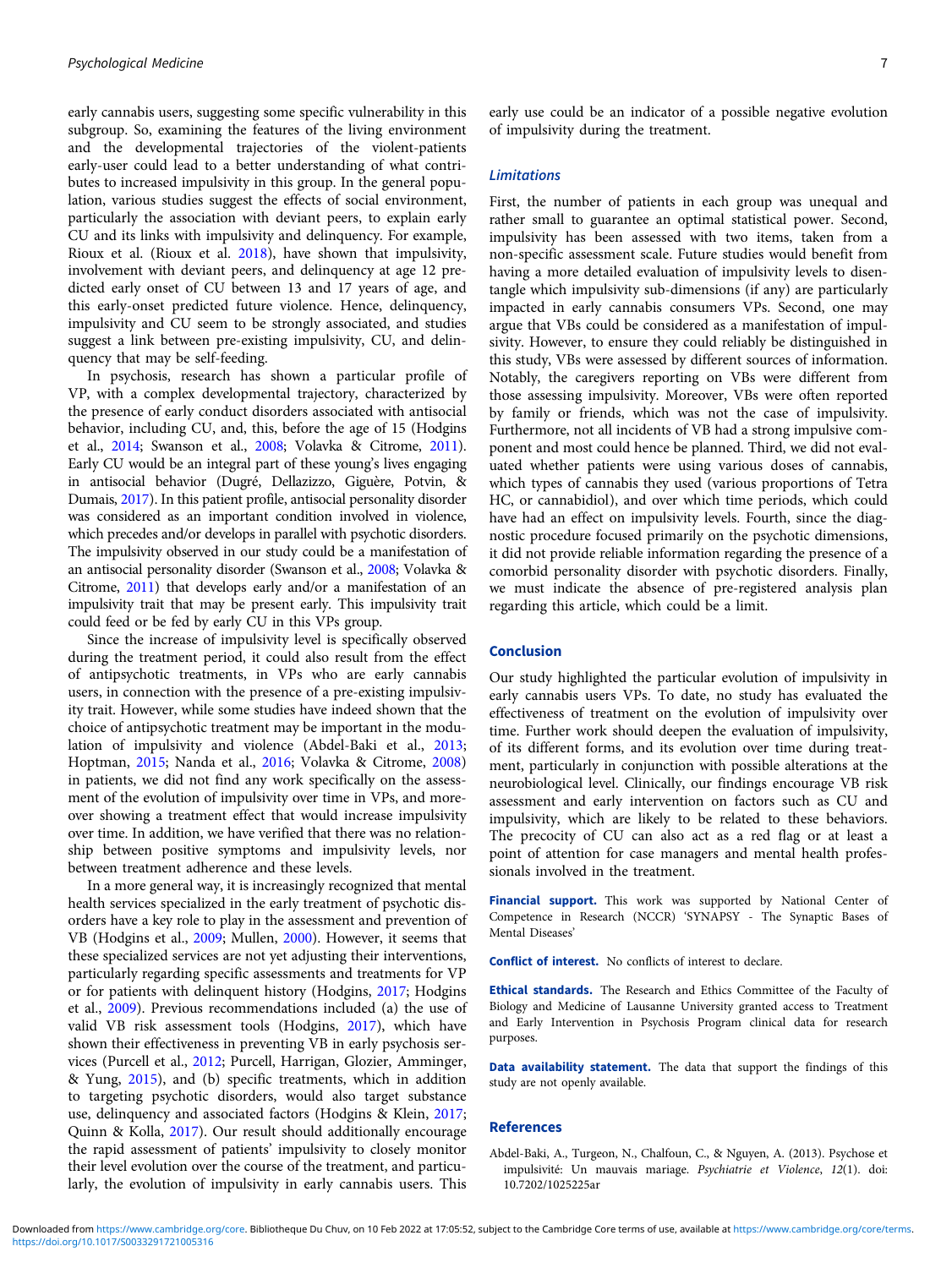- <span id="page-7-0"></span>Alameda, L., Ferrari, C., Baumann, P., Gholam-Rezaee, M., Do, K. Q., & Conus, P. (2015). Childhood sexual and physical abuse: Age at exposure modulates impact on functional outcome in early psychosis patients. Psychological Medicine, 45(13), 2727–2736. doi: 10.1017/S0033291715000690
- Alford, M., O'Rourke, S., Doyle, P., & Todd, L. (2020). Examining the factors associated with impulsivity in forensic populations: A systematic review. Aggression and Violent Behavior, 54, 101409. doi: 10.1016/ j.avb.2020.101409.
- Allen, T. J., Moeller, F. G., Rhoades, H. M., & Cherek, D. R. (1998). Impulsivity and history of drug dependence. Drug  $\mathfrak{G}$  Alcohol Dependence, 50(2), 137–145. doi: 10.1016/S0376-8716(98)00023-4
- Arseneault, L., Moffitt, T. E., Caspi, A., Taylor, P., & Silva, P. A. (2000). Mental disorders and violence in a total birth cohort: Results from the Dunedin study. Archives of General Psychiatry, 57(10), 979–986. doi: 10.1001/ archpsyc.57.10.979
- Association, A. P. (1994). Diagnostic and statistical manual of mental disorders (DSM-IV®). Washington, DC: American Psychiatric Pub.
- Battistella, G., Fornari, E., Annoni, J.-M., Chtioui, H., Dao, K., Fabritius, M., … Giroud, C. (2014). Long-term effects of cannabis on brain structure. Neuropsychopharmacology, 39(9), 2041. doi: 10.1038/npp.2014.67
- Baumann, P. S., Crespi, S., Marion-Veyron, R., Solida, A., Thonney, J., Favrod, J., … Conus, P. (2013). Treatment and early intervention in psychosis program (TIPP-Lausanne): Implementation of an early intervention programme for psychosis in Switzerland. Early intervention in psychiatry, 7(3), 322–328. doi: 10.1111/eip.12037
- Bjørkly, S. (2013). A systematic review of the relationship between impulsivity and violence in persons with psychosis: Evidence or spin cycle? Aggression and Violent Behavior, 18(6), 753–760. doi: 10.1016/j.avb.2013.08.001
- Chang, W. C., Chan, S. S. I., Hui, C. L. M., Chan, S. K. W., Lee, E. H. M., & Chen, E. Y. H. (2015). Prevalence and risk factors for violent behavior in young people presenting with first-episode psychosis in Hong Kong: A 3-year follow-up study. Australian and New Zealand Journal of Psychiatry, 49(10), 914–922. doi: 10.1177/0004867415603130
- Chanut, F. (2013). Impulsivité et troubles liés à une substance: Un mélange explosif!. Psychiatrie et Violence, 12(1). doi: 10.7202/1025227ar
- Churchwell, J. C., Lopez-Larson, M., & Yurgelun-Todd, D. A. (2010). Altered frontal cortical volume and decision making in adolescent cannabis users. Frontiers in Psychology, 1, 225. doi: 10.3389/fpsyg.2010.00225
- Coid, J. W., Ullrich, S., Kallis, C., Keers, R., Barker, D., Cowden, F., … Stamps, R. (2013). The relationship between delusions and violence: Findings from the East London first-episode psychosis study. JAMA Psychiatry, 70(5), 465–471. doi: 10.1001/jamapsychiatry.2013.12
- Conus, P., & Bonsack, C. (2004). Intervention précoce dans la phase initiale des troubles psychotiques à lausanne: Quels problèmes et quelles solutions?: La réhabilitation psychosociale des patients souffrant de troubles psychiques majeurs. Revue médicale de la Suisse romande, 124(4), 221–224. Retrieved from [https://serval.unil.ch/fr/notice/serval:BIB\\_0196B441D091.](https://serval.unil.ch/fr/notice/serval:BIB_0196B441D091.)
- Dellazizzo, L., Potvin, S., Beaudoin, M., Luigi, M., Dou, B. Y., Giguère, C.-É., … Dumais, A. (2019). Cannabis use and violence in patients with severe mental illnesses: A meta-analytical investigation. Psychiatry Research, 274, 42–48. doi: 10.1016/j.psychres.2019.02.010.
- Dervaux, A., Baylé, F. J., Laqueille, X., Bourdel, M.-C., Le Borgne, M.-H., Olié, J.-P., … Krebs, M.-O. (2001). Is substance abuse in schizophrenia related to impulsivity, sensation seeking, or anhedonia? American Journal of Psychiatry, 158(3), 492–494. doi: 10.1176/appi.ajp.158.3.492
- Dervaux, A., Goldberger, C., Gourion, D., Bourdel, M.-C., Laqueille, X., Lôo, H., … Krebs, M.-O. (2010). Impulsivity and sensation seeking in cannabis abusing patients with schizophrenia. Schizophrenia Research, 123(2), 278–280. doi: 10.1016/j.schres.2010.08.029
- De Wit, H. (2009). Impulsivity as a determinant and consequence of drug use: A review of underlying processes. Addiction Biology, 14(1), 22–31. doi: 10.1111/j.1369-1600.2008.00129.x
- Drake, R. E., Osher, F. C., Noordsy, D. L., Hurlbut, S. C., Teague, G. B., & Beaudett, M. S. (1990). Diagnosis of alcohol use disorders in schizophrenia. Schizophrenia Bulletin, 16(1), 57–67. doi: 10.1093/schbul/16.1.57
- Dugré, J. R., Dellazizzo, L., Giguère, C-É, Potvin, S., & Dumais, A. (2017). Persistency of cannabis use predicts violence following acute psychiatric discharge. Frontiers in Psychiatry, 8, 176. doi: 10.3389/fpsyt.2017.00176
- Gonzalez, R., Schuster, R. M., Mermelstein, R. J., Vassileva, J., Martin, E. M., & Diviak, K. R. (2012). Performance of young adult cannabis users on neurocognitive measures of impulsive behavior and their relationship to symptoms of cannabis use disorders. Journal of Clinical and Experimental Neuropsychology, 34(9), 962–976. doi: 10.1080/13803395.2012.703642
- Green, A. I., Tohen, M. F., Hamer, R. M., Strakowski, S. M., Lieberman, J. A., Glick, I., … Clark, W. S. (2004). First episode schizophrenia-related psychosis and substance use disorders: Acute response to olanzapine and haloperidol. Schizophrenia Research, 66(2), 125–135. doi: 10.1016/j.schres.2003.08.001
- Gruber, S. A., Dahlgren, M. K., Sagar, K. A., Gönenç, A., & Lukas, S. E. (2014). Worth the wait: Effects of age of onset of marijuana use on white matter and impulsivity. Psychopharmacology, 231(8), 1455–1465. doi: 10.1007/ s00213-013-3326-z
- Gruber, S. A., Silveri, M. M., Dahlgren, M. K., & Yurgelun-Todd, D. (2011). Why so impulsive? White matter alterations are associated with impulsivity in chronic marijuana smokers. Experimental and Clinical Psychopharmacology, 19(3), 231. doi: 10.1037/a0023034
- Gruber, S. A., & Yurgelun-Todd, D. A. (2005). Neuroimaging of marijuana smokers during inhibitory processing: A pilot investigation. Cognitive Brain Research, 23(1), 107–118. doi: 10.1016/j.cogbrainres.2005.02.016
- Gut-Fayand, A., Dervaux, A., Olié, J.-P., Lôo, H., Poirier, M.-F., & Krebs, M.-O. (2001). Substance abuse and suicidality in schizophrenia: A common risk factor linked to impulsivity. Psychiatry Research, 102(1), 65–72. doi: 10.1016/S0165-1781(01)00250-5
- Harris, A. W., Large, M. M., Redoblado-Hodge, A., Nielssen, O., Anderson, J., & Brennan, J. (2010). Clinical and cognitive associations with aggression in the first episode of psychosis. Australian & New Zealand Journal of Psychiatry, 44(1), 85–93. doi: 10.3109/00048670903270423
- Hodgins, S. (1992). Mental disorder, intellectual deficiency, and crime: Evidence from a birth cohort. Archives of General Psychiatry, 49(6), 476–483. doi: 10.1001/archpsyc.1992.01820060056009
- Hodgins, S. (2017). Aggressive behavior among persons with schizophrenia and those who are developing schizophrenia: Attempting to understand the limited evidence on causality. Schizophrenia Bulletin, 43(5), 1021–1026. doi: 10.1093/schbul/sbx079
- Hodgins, S., Calem, M., Shimel, R., Williams, A., Harleston, D., Morgan, C., … Lappin, J. (2011). Criminal offending and distinguishing features of offenders among persons experiencing a first episode of psychosis. Early Intervention in Psychiatry, 5(1), 15–23. doi: 10.1111/j.1751-7893.2010.00256.x
- Hodgins, S., Cree, A., Khalid, F., Patel, K., Sainz-Fuentes, R., Shortt, M., … Riaz, M. (2009). Do community mental health teams caring for severely mentally ill patients adjust treatments and services based on patients' antisocial or criminal behaviours? European Psychiatry, 24(6), 373–379. doi: 10.1016/j.eurpsy.2009.07.009
- Hodgins, S., & Klein, S. (2017). New clinically relevant findings about violence by people with schizophrenia. The Canadian Journal of Psychiatry, 62(2), 86–93. doi: 10.1177/0706743716648300
- Hodgins, S., Piatosa, M. J., & Schiffer, B. (2014). Violence among people with schizophrenia: Phenotypes and neurobiology. Current Topics in Behavioral Neurosciences, 17, 329–368. doi: 10.1007/7854\_2013\_259
- Hoptman, M. J. (2015). Impulsivity and aggression in schizophrenia: A neural circuitry perspective with implications for treatment. CNS Spectrums, 20 (03), 280–286. doi: 10.1017/S1092852915000206
- Kaladjian, A., Jeanningros, R., Azorin, J.-M., Anton, J.-L., & Mazzola-Pomietto, P. (2011). Impulsivity and neural correlates of response inhibition in schizophrenia. Psychological Medicine, 41(2), 291–299. doi: 10.1017/ S0033291710000796
- Kay, S. R., Flszbein, A., & Opfer, L. A. (1987). The positive and negative syndrome scale (PANSS) for schizophrenia. Schizophrenia Bulletin, 13(2), 261–276. doi: 10.1093/schbul/13.2.261
- Koskinen, J., Löhönen, J., Koponen, H., Isohanni, M., & Miettunen, J. (2009). Rate of cannabis use disorders in clinical samples of patients with schizophrenia: A meta-analysis. Schizophrenia Bulletin, 36(6), 1115–1130. doi: 10.1093/schbul/sbp031
- Large, M. M., Dall, B., & Nielssen, O. B. (2014). Risk assessment for violence and self-harm in first-episode psychosis and the need for early psychosis intervention services. Australian and New Zealand Journal of Psychiatry, 48(1), 94–95. doi: 10.1177/0004867413489176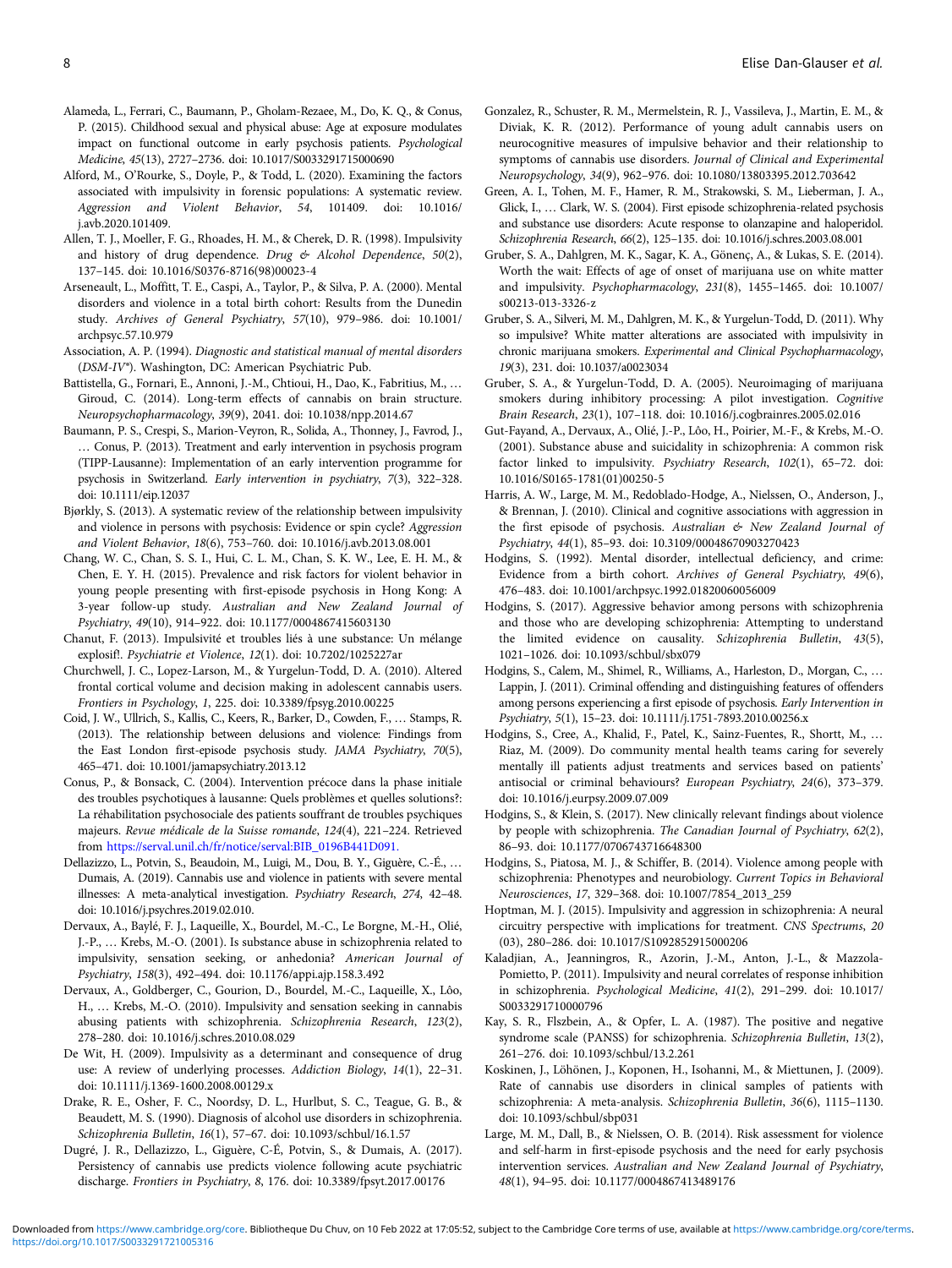- <span id="page-8-0"></span>Large, M. M., & Nielssen, O. (2011). Violence in first-episode psychosis: A systematic review and meta-analysis. Schizophrenia Research, 125(2-3), 209–220. doi: 10.1016/j.schres.2010.11.026
- Le Moal, M., & Koob, G. F. (2007). Drug addiction: Pathways to the disease and pathophysiological perspectives. European Neuropsychopharmacology, 17(6-7), 377–393. doi: 10.1016/j.euroneuro.2006.10.006
- Liraud, F., & Verdoux, H. (2000). Which temperamental characteristics are associated with substance use in subjects with psychotic and mood disorders? Psychiatry Research, 93(1), 63–72. doi: 10.1016/S0165-1781(99) 00120-1
- Lopez-Larson, M. P., Bogorodzki, P., Rogowska, J., McGlade, E., King, J. B., Terry, J., … Yurgelun-Todd, D. (2011). Altered prefrontal and insular cortical thickness in adolescent marijuana users. Behavioural Brain Research, 220(1), 164–172. doi: 10.1016/j.bbr.2011.02.001
- Matsuo, K., Nicoletti, M., Nemoto, K., Hatch, J. P., Peluso, M. A., Nery, F. G., … Soares, J. C. (2009). A voxel-based morphometry study of frontal gray matter correlates of impulsivity. Human Brain Mapping, 30(4), 1188–1195. doi: 10.1002/hbm.20588
- Moeller, F. G., Barratt, E. S., Dougherty, D. M., Schmitz, J. M., & Swann, A. C. (2001). Psychiatric aspects of impulsivity. American Journal of Psychiatry, 158(11), 1783–1793. doi: 10.1176/appi.ajp.158.11.1783
- Moulin, V., Alameda, L., Framorando, D., Baumann, P.-S., Gholam, M., Gasser, J., … Conus, P. (2020). Early onset of cannabis use and violent behavior in psychosis. European Psychiatry, 63(1), 1–8. doi: 10.1192/j.eurpsy.2020.71.
- Moulin, V., Baumann, P., Gholamrezaee, M., Alameda, L., Palix, J., Gasser, J., … Conus, P. (2018a). Cannabis, a significant risk factor for violent behavior in the early phase psychosis. Subheading: Two patterns of interaction of factors increase the risk of violent behavior: Cannabis use disorder and impulsivity; cannabis use disorder, lack of insight and treatment adherence. Frontiers in Psychiatry, 9, 294. doi: 10.3389/fpsyt.2018.00294
- Moulin, V., Golay, P., Palix, J., Baumann, P. S., Gholamrezaee, M. M., Azzola, A., … Conus, P. (2018b). Impulsivity in early psychosis: A complex link with violent behaviour and a target for intervention. European Psychiatry: the Journal of the Association of European Psychiatrists, 49, 30–36. doi: 10.1016/j.eurpsy.2017.12.003
- Mullen, P. E. (2000). Forensic mental health. The British Journal of Psychiatry, 176(4), 307–311. doi: 10.1192/bjp.176.4.307
- Nanda, P., Tandon, N., Mathew, I. T., Padmanabhan, J. L., Clementz, B. A., Pearlson, G. D., … Keshavan, M. S. (2016). Impulsivity across the psychosis spectrum: Correlates of cortical volume, suicidal history, and social and global function. Schizophrenia Research, 170(1), 80–86. doi: 10.1016/j.schres.2015.11.030
- Nijman, H. L., Muris, P., Merckelbach, H. L., Palmstierna, T., Wistedt, B., Vos, A., … Allertz, W. (1999). The staff observation aggression scale-revised (SOAS-R). Aggressive Behavior, 25(3), 197–209. doi: 10.1002/(SICI) 1098-2337(1999)25:3<197::AID-AB4>3.0.CO;2-C
- Ouzir, M. (2013). Impulsivity in schizophrenia: A comprehensive update. Aggression and Violent Behavior, 18(2), 247–254. doi: 10.1016/j.avb.2012.11.014
- Paus, T., Zijdenbos, A., Worsley, K., Collins, D. L., Blumenthal, J., Giedd, J. N., … Evans, A. C. (1999). Structural maturation of neural pathways in children and adolescents: In vivo study. Science (New York, N.Y.), 283(5409), 1908– 1911. doi: 10.1126/science.283.5409.1908
- Pinheiro, J., Bates, D., DebRoy, S., Sarkar, D., & Team, R. C. (2007). Linear and nonlinear mixed-effects models. R Package Version, 3(57), 1–89. Retrieved from [ftp://ftp.uni-bayreuth.de/pub/math/statlib/R/CRAN/doc/packages/nlme.](ftp://ftp.uni-bayreuth.de/pub/math/statlib/R/CRAN/doc/packages/nlme.pdf.) [pdf.](ftp://ftp.uni-bayreuth.de/pub/math/statlib/R/CRAN/doc/packages/nlme.pdf.)
- Purcell, R., Fraser, R., Greenwood-Smith, C., Baksheev, G. N., McCarthy, J., Reid, D., … Sullivan, D. H. (2012). Managing risks of violence in a youth mental health service: A service model description. Early Intervention in Psychiatry, 6(4), 469–475. doi: 10.1111/j.1751-7893.2012.00372.x
- Purcell, R., Harrigan, S., Glozier, N., Amminger, G., & Yung, A. (2015). Self-reported rates of criminal offending and victimization in young people at-risk for psychosis. Schizophrenia Research, 166(1-3), 55–59. doi: 10.1016/ j.schres.2015.05.024
- Quinn, J., & Kolla, N. J. (2017). From clozapine to cognitive remediation: A review of biological and psychosocial treatments for violence in schizophrenia. The Canadian Journal of Psychiatry, 62(2), 94–101. doi: 10.1177/0706743716656830
- Ramírez, J. M., & Andreu, J. (2006). Aggression, and some related psychological constructs (anger, hostility, and impulsivity) some comments from

a research project. Neuroscience & Biobehavioral Reviews, 30(3), 276–291. doi: 10.1016/j.neubiorev.2005.04.015

- Rioux, C., Castellanos-Ryan, N., Parent, S., Vitaro, F., Tremblay, R. E., & Séguin, J. R. (2018). Age of Cannabis Use onset and adult drug abuse symptoms: A prospective study of common risk factors and indirect effects. The Canadian Journal of Psychiatry, 63(7), 457–464. doi: 10.1177/0706743718760289.
- Rolin, S. A., Marino, L. A., Pope, L. G., Compton, M. T., Lee, R. J., Rosenfeld, B., … Dixon, L. (2018). Recent violence and legal involvement among young adults with early psychosis enrolled in coordinated specialty care. Early Intervention in Psychiatry, 13(4), 832–840. doi: 10.1111/eip.12675.
- Rund, B. R. (2018). A review of factors associated with severe violence in schizophrenia. Nordic Journal of Psychiatry, 72(8), 1–11. doi: 10.1080/ 08039488.2018.1497199
- Schoeler, T., Monk, A., Sami, M. B., Klamerus, E., Foglia, E., Brown, R., … Bhattacharyya, S. (2016a). Continued versus discontinued cannabis use in patients with psychosis: A systematic review and meta-analysis. The Lancet Psychiatry, 3(3), 215–225. doi: 10.1016/S2215-0366(15)00363-6
- Schoeler, T., Theobald, D., Pingault, J.-B., Farrington, D. P., Jennings, W. G., Piquero, A. R., … Bhattacharyya, S. (2016b). Continuity of cannabis use and violent offending over the life course. Psychological Medicine, 46(8), 1663–1677. doi: 10.1016/j.psychres.2019.02.010
- Spidel, A., Lecomte, T., Greaves, C., Sahlstrom, K., & Yuille, J. C. (2010). Early psychosis and aggression: Predictors and prevalence of violent behaviour amongst individuals with early-onset psychosis. International Journal of Law and Psychiatry, 33(3), 171–176. doi: 10.1016/j.ijlp.2010.03.007
- Swanson, J. W., Van Dorn, R. A., Swartz, M. S., Smith, A., Elbogen, E. B., & Monahan, J. (2008). Alternative pathways to violence in persons with schizophrenia: The role of childhood antisocial behavior problems. Law and Human Behavior, 32(3), 228. doi: 10.1007/s10979-007-9095-7
- Swartz, M., Swanson, J., Hiday, V. A., Borum, R., Wagner, H. R., & Burns, B. J. (1998). Violence and severe mental illness: The effects of substance abuse and nonadherence to medication. American Journal of Psychiatry, 155(2), 226–231. Retrieved from [https://ajp.psychiatryonline.org/doi/full/10.1176/](https://ajp.psychiatryonline.org/doi/full/10.1176/ajp.155.2.226.) [ajp.155.2.226.](https://ajp.psychiatryonline.org/doi/full/10.1176/ajp.155.2.226.)
- Tiihonen, J., Isohanni, M., Räsänen, P., Koiranen, M., & Moring, J. (1997). Specific major mental disorders and criminality: A 26-year prospective study of the 1966 northern Finland birth cohort. American Journal of Psychiatry, 154(6), 840–845. doi: 10.1176/ajp.154.12.1711.
- Tiihonen, J., & Swartz, M. S. (2000). Pharmacological intervention for preventing violence among the mentally ill with secondary alcohol-and drug-use disorders. In S. Hodgins (Ed.), Violence among the mentally III (pp. 171– 191). Dordrecht: Springer.
- Vergés, A., Littlefield, A. K., Arriaza, T., & Alvarado, M. E. (2019). Impulsivity facets and substance use initiation: A comparison of two models of impulsivity. Addictive Behaviors, 88, 61–66. doi: 10.1016/ j.addbeh.2018.08.018
- Volavka, J., & Citrome, L. (2008). Heterogeneity of violence in schizophrenia and implications for long-term treatment. International Journal of Clinical Practice, 62(8), 1237–1245. doi: 10.1111/j.1742-1241.2008.01797.x
- Volavka, J., & Citrome, L. (2011). Pathways to aggression in schizophrenia affect results of treatment. Schizophrenia Bulletin, 37(5), 921–929. doi: 10.1093/ schbul/sbr041
- Wallace, C., Mullen, P. E., & Burgess, P. (2004). Criminal offending in schizophrenia over a 25-year period marked by deinstitutionalization and increasing prevalence of comorbid substance use disorders. American Journal of Psychiatry, 161(4), 716–727. doi: 10.1176/appi.ajp.161.4.716
- Wilson, W., Mathew, R., Turkington, T., Hawk, T., Coleman, R. E., & Provenzale, J. (2000). Brain morphological changes and early marijuana use: A magnetic resonance and positron emission tomography study. Journal of Addictive Diseases, 19(1), 1–22. doi: 10.1300/J069v19n01\_01
- Winsper, C., Ganapathy, R., Marwaha, S., Large, M., Birchwood, M., & Singh, S. P. (2013a). A systematic review and meta-regression analysis of aggression during the first episode of psychosis. Acta Psychiatrica Scandinavica, 128(6), 413–421. doi: 10.1111/acps.12113
- Winsper, C., Singh, S. P., Marwaha, S., Amos, T., Lester, H., Everard, L., … Lewis, S. (2013b). Pathways to violent behavior during first-episode psychosis: A report from the UK national EDEN study. JAMA Psychiatry, 70(12), 1287–1293. doi: 10.1001/jamapsychiatry.2013.2445